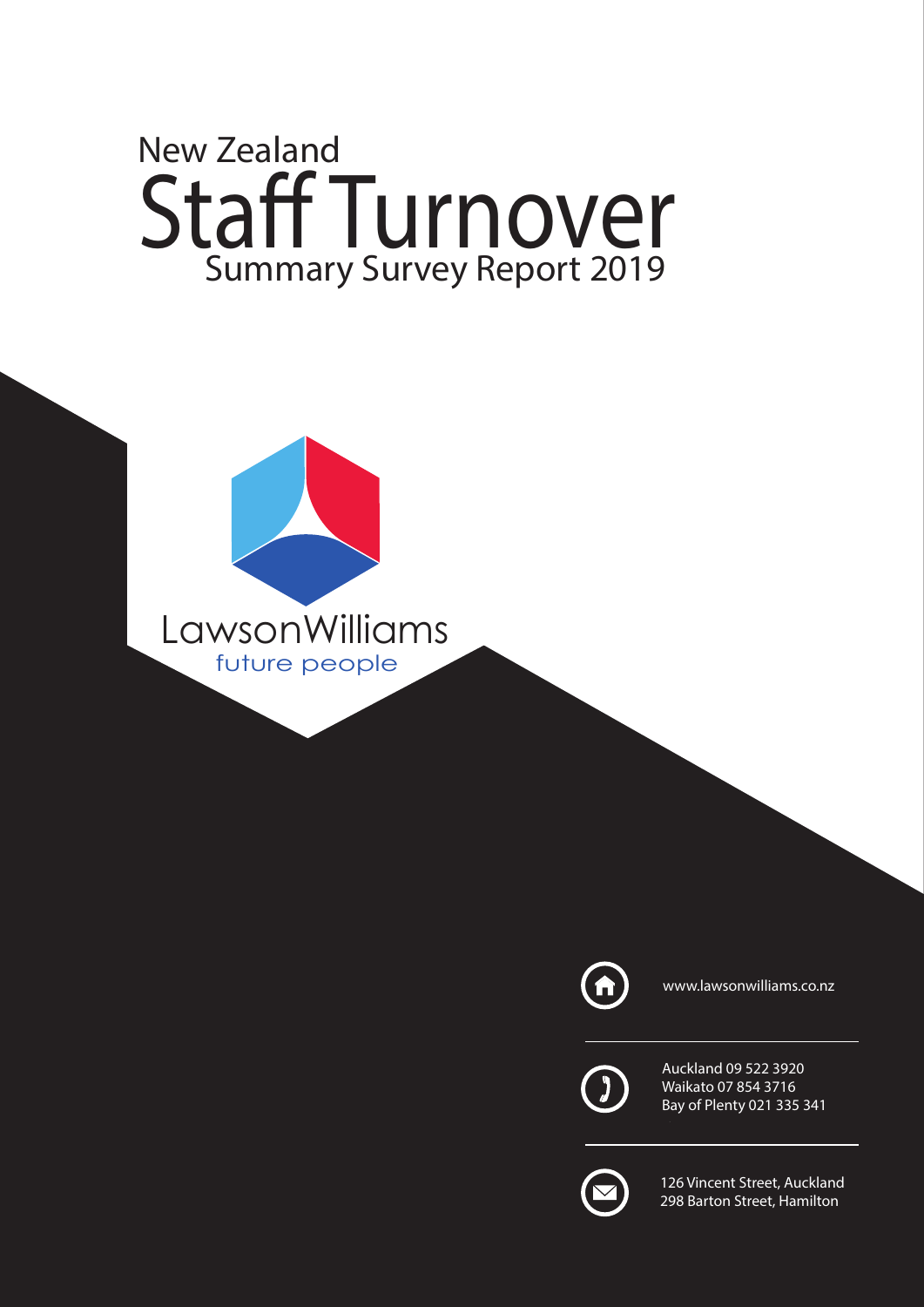



#### Survey Report 2018 About the authors

#### Lawson Williams Consulting Group is a Recruitment Solutions business.

We work with a wide range of New Zealand businesses and for over 25 years have delivered improved recruitment outcomes and reduced the total cost of recruitment.

The business operates with 3 Recruitment brands...



Each brand operates with 3 divisions...

#### End to end recruitment...

As recruitment specialists our role is to know who is right. It's about experience, capability, potential and fit Today's recruitment specialist must know both the market and the people in it. With over 25 years recruiting in New Zealand, including the completion of thousands of successful assignments we have become an authority within our areas of recruitment specialisation.

#### Recruitment Consulting...

Our Recruitment consulting team work with clients who are looking for a fit for purpose recruitment solution, not always requiring our end to end specialist recruitment services. We work with Managers, Human Resources and Internal Recruitment to develop, implement or supplement unique recruitment services.

#### HR Services....

Our clients often have human resources management needs that require reliable access to senior level HR experience, but not on a full-time basis. Whether it's a one-off project or on-going support and advice throughout the year, HR Services can develop and provide the HR service or support to meet your requirements.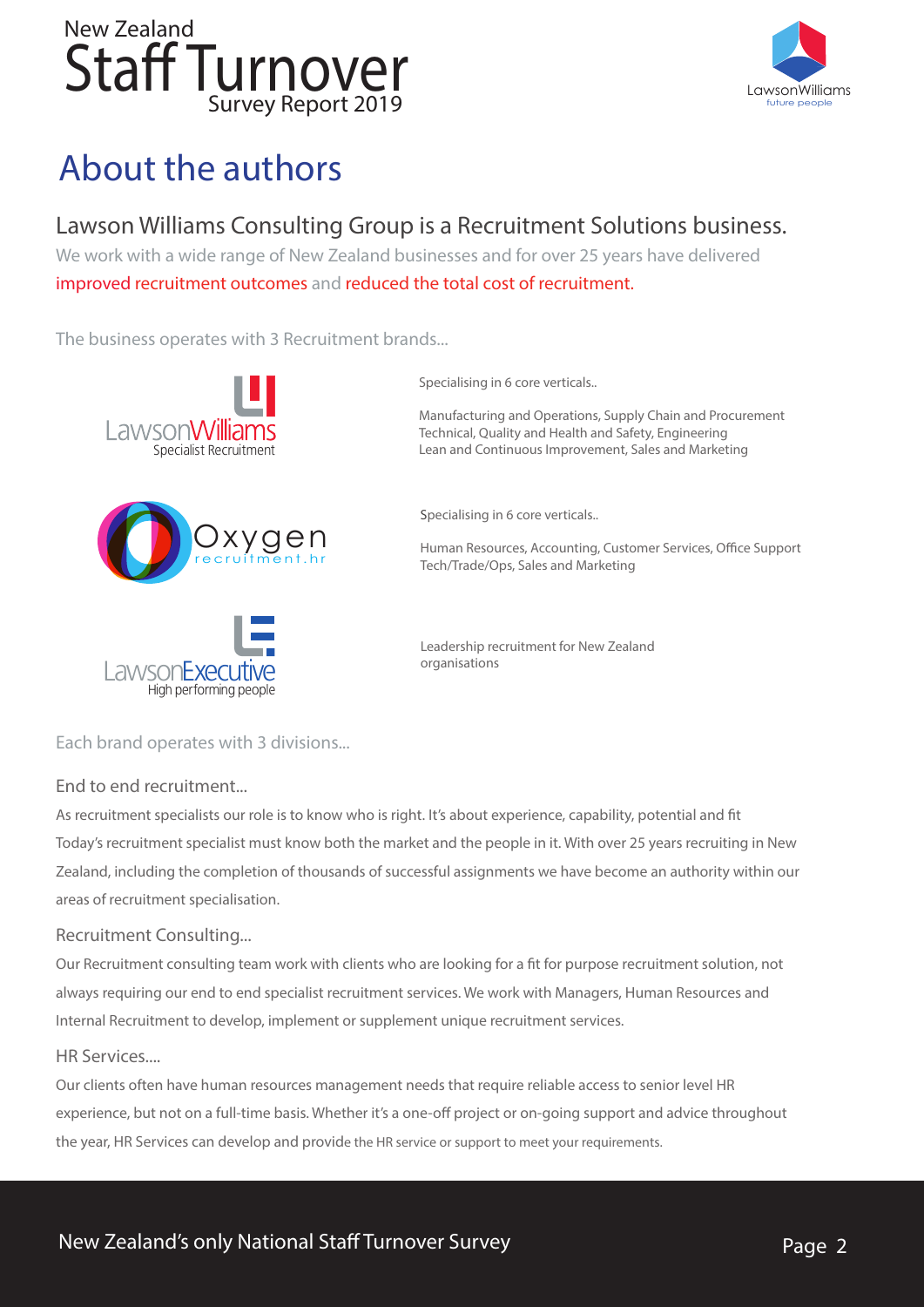### Survey Report 2019 New Zealand Iurnover



## Introduction

The New Zealand National Staff Turnover Survey is now in its 12th year. The survey provides organisations a benchmark of the success of their recruitment, onboarding, retention and development activities.

#### Staff Turnover

CEO's have become more focused on the costs of staff turnover in the last decade as business competition increases, there is a drive for cost reduction and skills are in short supply.

Staff turnover includes both direct and indirect costs to a business. These include:-

- The cost of hiring a new employee including the advertising, interviewing, screening, and hiring.

- The cost of onboarding a new person, including training and management time.

- Lost productivity—it may take a new employee one to two years to reach the productivity of an existing person.

- Lost engagement—other employees who see high turnover tend to disengage and lose productivity.

- Customer service and errors—for example new employees take longer and are often less adept at solving problems.

- Training cost—for example, over two to three years, a business likely invests 10 to 20 percent of an employee's salary or more in training

- Cultural impact—whenever someone leaves, others take time to ask why.

#### Employee Retention

Most New Zealand businesses do not understand or know the true cost of staff turnover in their business.

To do this effectively requires having systems in place to track exit costs, recruiting, interviewing, hiring, orientation and training, lost productivity, potential customer dissatisfaction, reduced or lost business, administrative costs, lost expertise,  $_{\Delta}$ tr

This takes collaboration among departments (HR, Finance, Operations), ways to measure these costs, and reporting mechanisms.

Despite not knowing the true cost of turnover, a focus on employee retention is essential to minimise the level of unwanted staff turnover.

This year we continue to present the reasons for turnover and the retention strategies being used by New Zealand businesses to minimise it.

#### 90 Day trial period

The recent Employment relations amendment bill as expected reduced the conditions of the 90-day trial period to that introduced by the National Government in 2009. It is now only available to companies with less than 20 staff.

This is the final year under this government that we will report on the use of this trial period by both small and large companies and their employees.

> People powered .<br>success

### Our Survey Partners

Lawson Williams appreciates the ongoing support of the Human Resources Institue of New Zealand.

#### **COPYRIGHT**

Copyright, Lawson Williams Consulting Group Limited, 2017

No part of this publication may be reproduced, transmitted, or stored in an information retrieval system by any means, except for the specific and sole use by the subscribing organisation solely and only within the subscribing organisation, without the prior written permission of Lawson Williams Consulting Group Ltd. The material in this publication may not be issued to others.

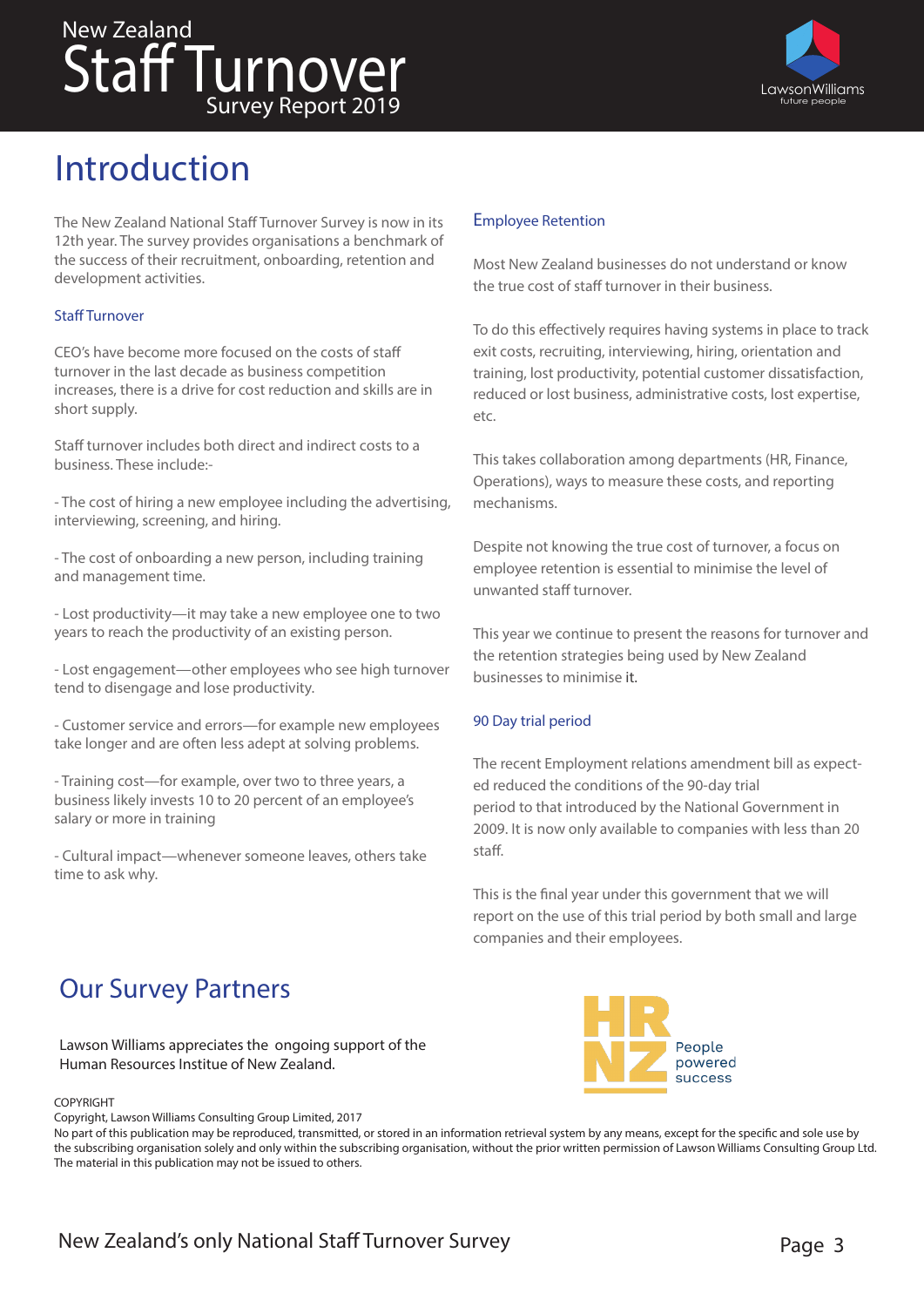



## Executive Summary

#### The average National Staff turnover rate for 2018 was 20.5%. This is a 9.2% increase from 2017 and is the highest rate since 2008.

Staff Turnover in New Zealand plateaued through 2015 to 2017. In 2018 we have seen a significant increase to 20.5, the highest rate since before the GFC in 2008.

The rate of staff turnover is made up of both voluntary and involuntary turnover. In a typically strong economy the level of voluntary turnover will increase as employees feel more comfortable and positive and therefore will seek to improve their employment conditions through new employment opportunities. At the same time, we expect a decrease in the rate of involuntary turnover as businesses are more typically in a stable or growth mode and are not as often needing to actively reduce staff.

In 2017 we saw a 10.5% increase in Voluntary turnover to 16.9% and a 27.8% decrease in Involuntary turnover to 2.6% which is typical of a strong economy.

Interestingly in 2014 and 2015 we saw an increase in Voluntary turnover at the same time as an increase in Involuntary turnover. This indicated that the economy was showing some variability across sectors with some commentators labelling it a "two speed" economy. The impact of the Christchurch earthquake recovery contributed to this variability across sectors and regions in New Zealand.

Now in 2018 we again see some interesting variability in Voluntary vs Involuntary turnover. Involuntary turnover has increased significantly by 62% to 4.2%. As discussed above we would expect with this rise to see a corresponding decrease in Voluntary turnover however this remained steady at 17.2%.

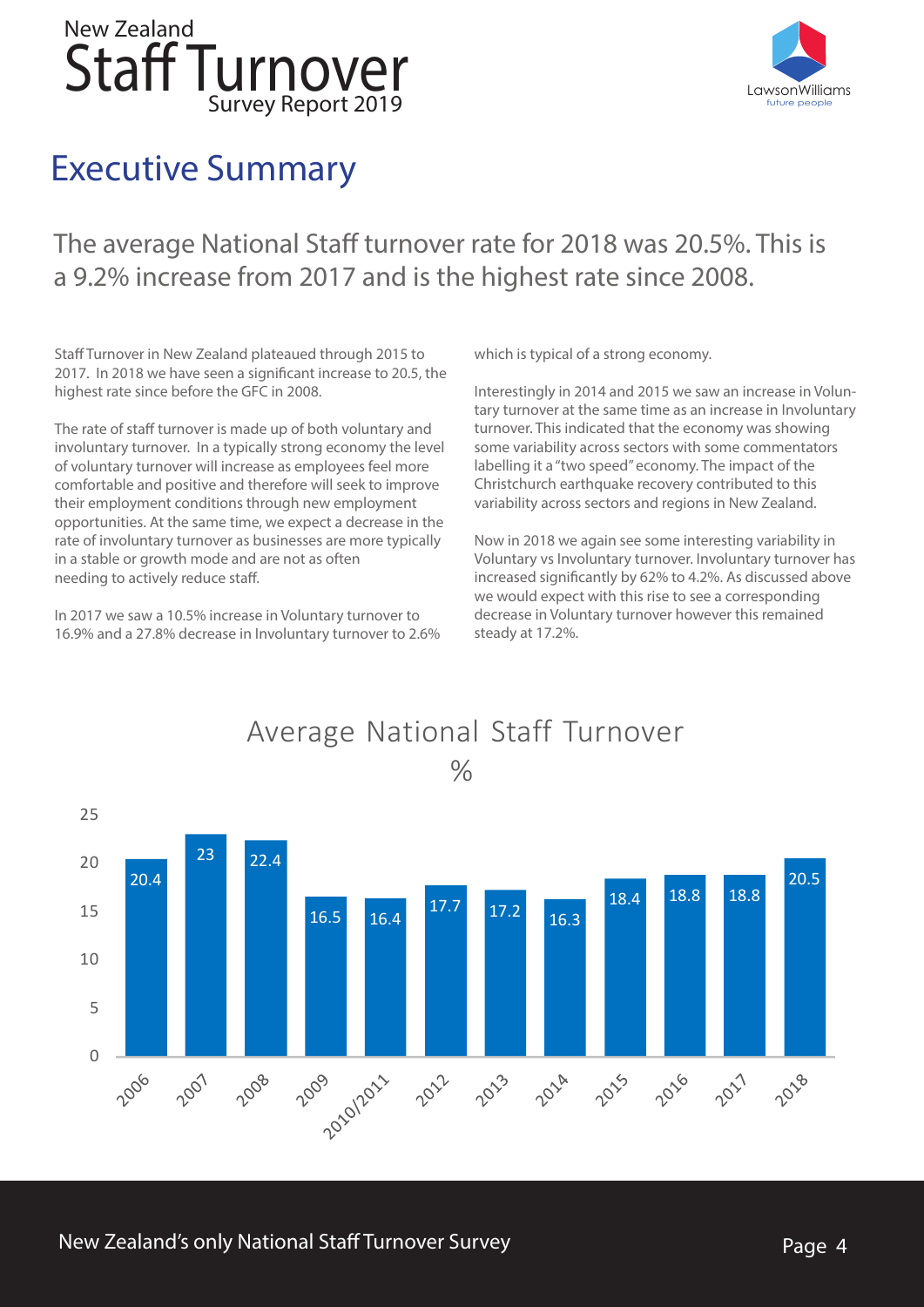

# Voluntary vs Involuntary Turnover

In 2017 we saw a 10.5% increase in Voluntary turnover to 16.9% and a 27.8% decrease in Involuntary turnover to 2.6%. Although the average turnover rate remained stable, these were significant movements in the underlying components of average turnover. Refer to the graphs on the following page.

Again in 2018 we have seen a large movement in Involuntary turnover and this has been the key driver in the national average turnover increasing to 20.5%.

A large movement in Voluntary turnover is more commonly matched by a drop in Involuntary turnover when an economy is in a growth phase. Voluntary turnover

however remained steady while Involuntary increased significantly which indicates that there is real variability of performance across industry sectors in New Zealand.

In the current market Voluntary turnover has remained at levels equivalent to before the GFC. It appears that employees continued to be confident and to look for new employment. In some sectors as already stated such as Accounting Practices, Energy & Electricty, Fastfood & Hospitality, Property & Construction there has been higher levels of Involuntary turnover indicating that these sectors are finding the current market conditions challenging leading to restructure and/or the laying off of staff.



#### Average National Involuntary Turnover  $\frac{0}{0}$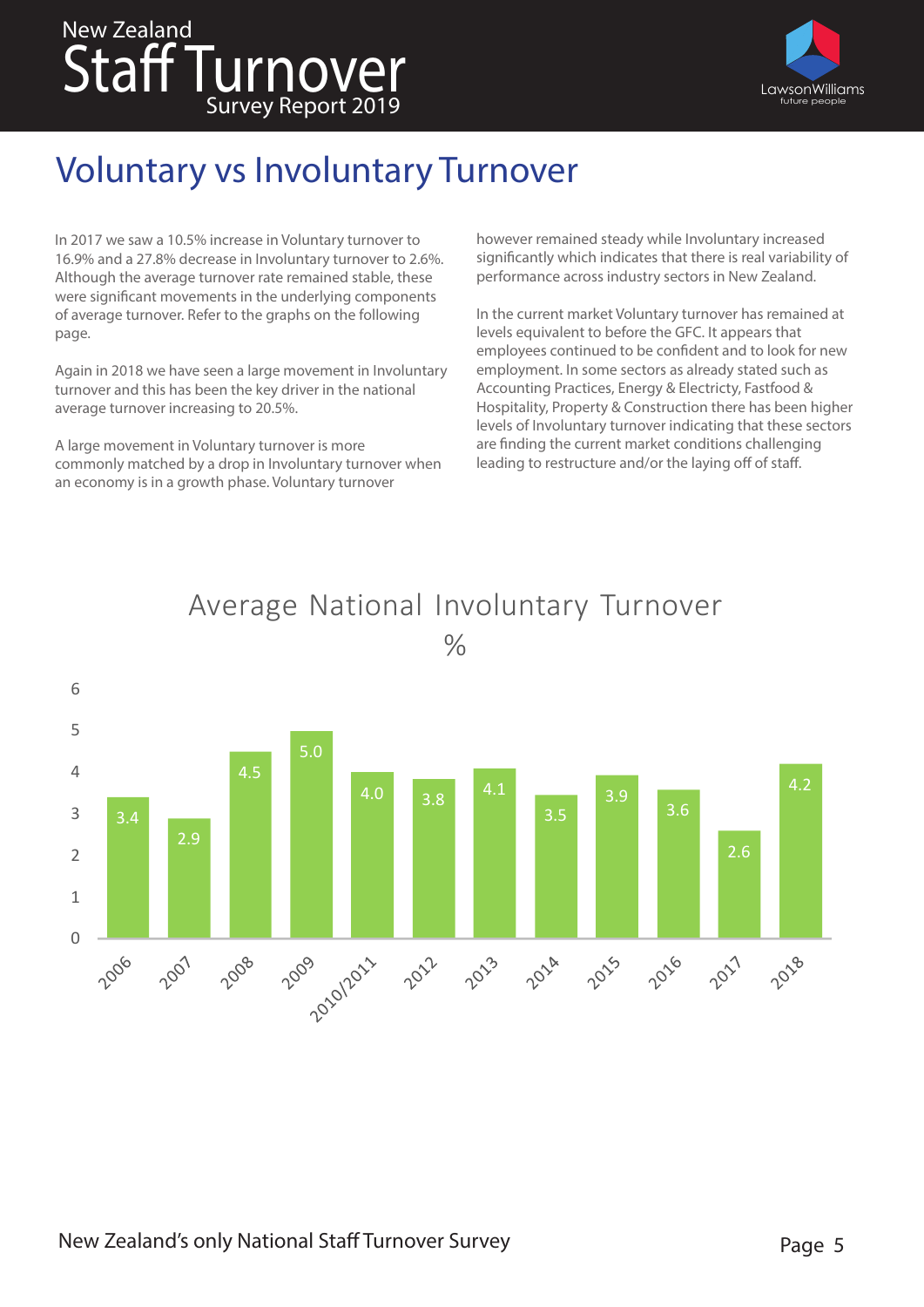

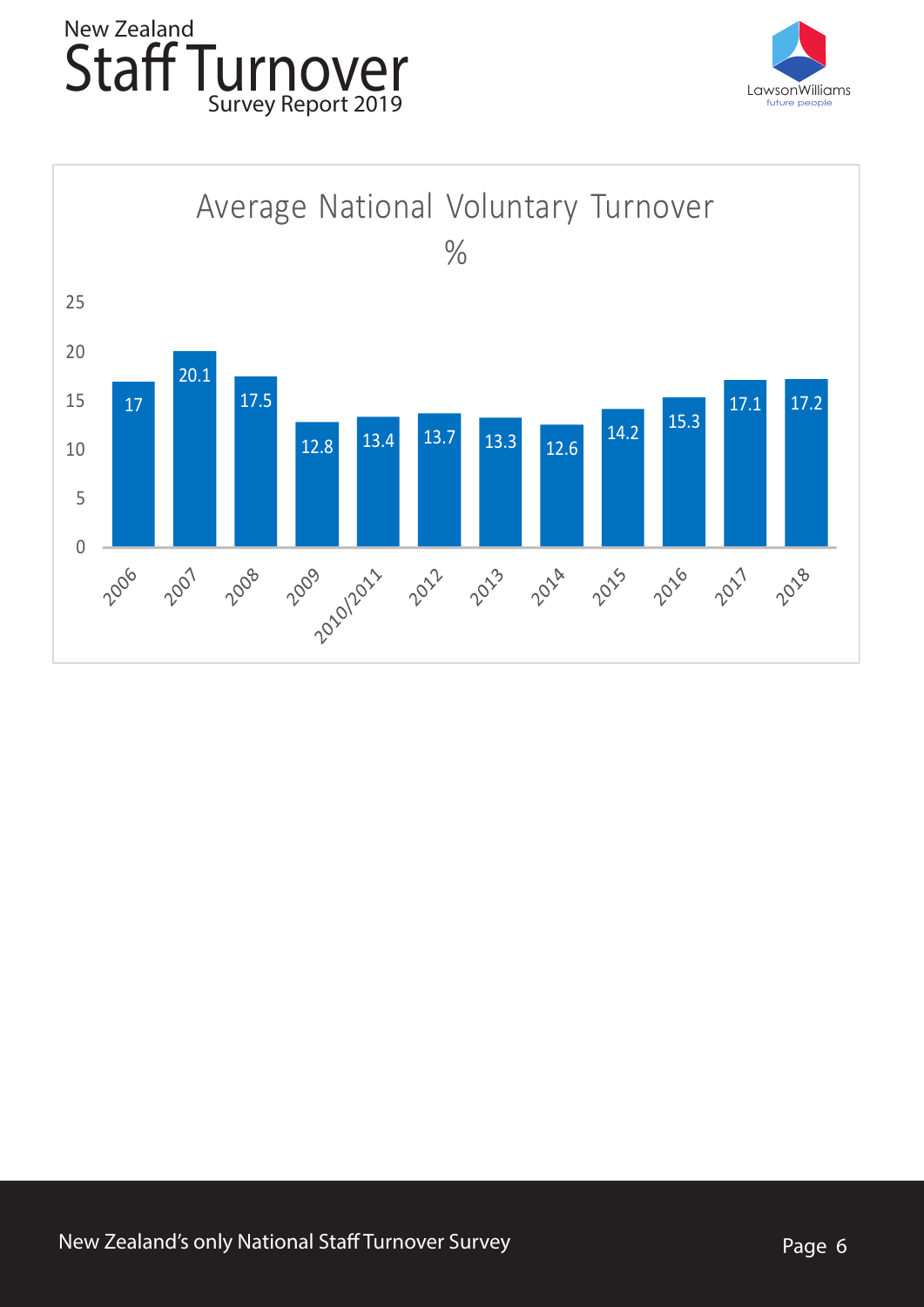## Survey Report 2019 New Zealand **Urnover**



# Turnover in the first twelve months of employment

In 2016 we reported an increase of 21% turnover in the first 12 months of employment to 19.6%. In 2017 this increased a further 11.5% increase to 28.4%.

In 2018 this has peaked at 31.9% and is equivalent to 1 in every 3.1 hires failing within the first year.

This is the highest level of first year tunover reported by this Survey and passes for the second year the level recorded during the Global Financial Crisis in 2008.

First year turnover is a key benchmark of recruitment and induction success.

These turnover rates show just how important it is for Companies to look carefully at its recruitment and selection strategy – and its onboarding process.

Ensuring new starters receive ongoing support and attention, and have the opportunity to raise any concerns as soon as possible, can help to avoid staff churn among this group.

Losing an average of one in 3.5 employees before completing one year of service is not only costly in terms of resources, but also for employee engagement among those already in post.



# Average % Turnover in first 12 months employment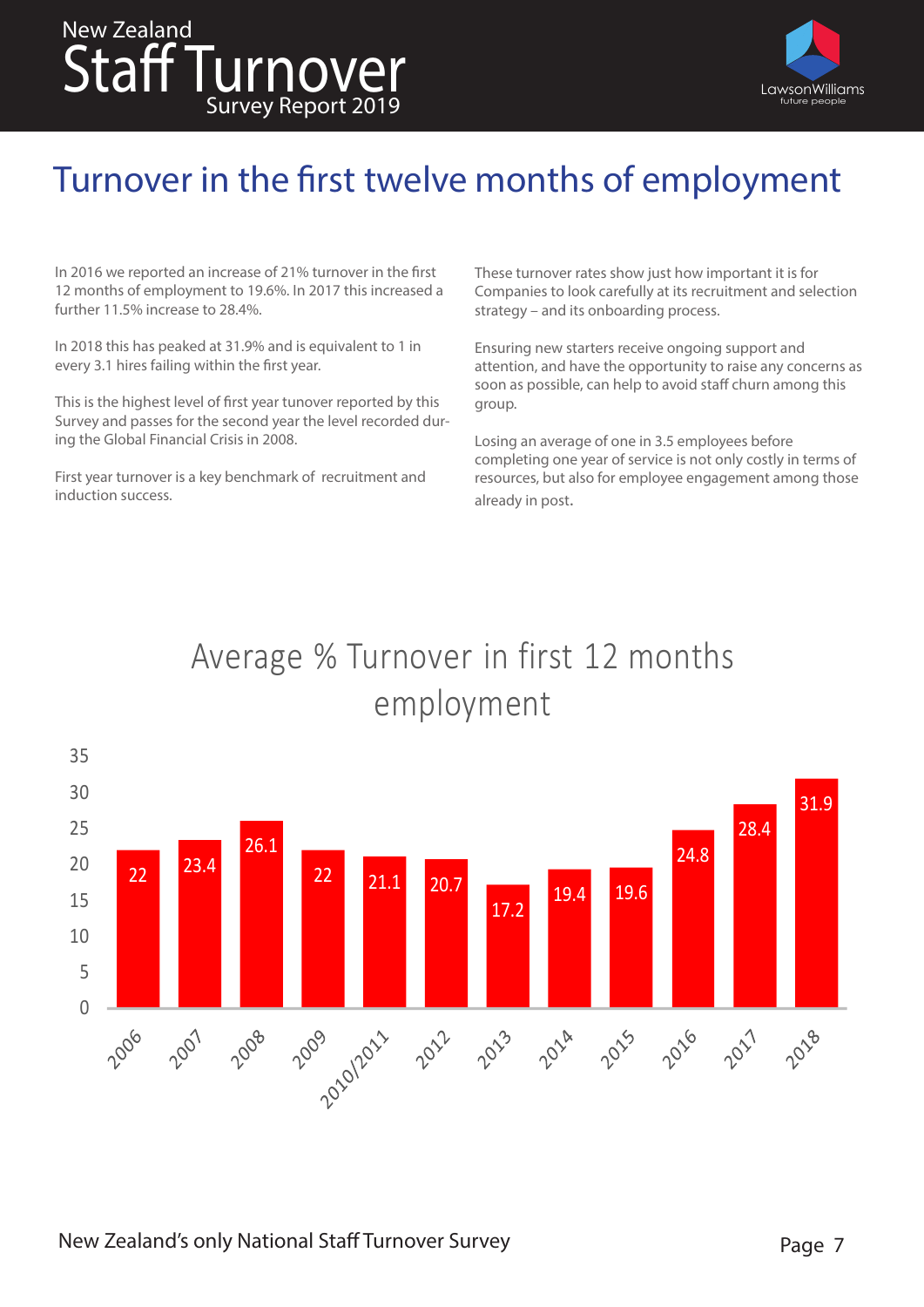



## Comparisons by Industry Sector

Consistent with past results, 2018 turnover rates varied considerably across industry sectors. The variation across industries accentuates the need for organisations to evaluate the turnover/staff retention performance across their own industry sector, rather than using the national average turnover rate of 20.5% as a benchmark.

We have therefore provided industry-by-industry turnover figures throughout this report

The following graphs display turnover data for different industries. The graph labels throughout the report are abbreviated (e.g., 'Agriculture' is short for the agriculture, horticulture, forestry & fishing industry sector). A definition for each industry categorisation is available on p. 29.

Average turnover varied from 10.9% (Energy Electricity) to 57.9% (Fastfood, hospitality). Previously in 2017 turnover across different industries ranged from 8.2% (Other Professional Services) to 46.0% (Fastfood, hospitality).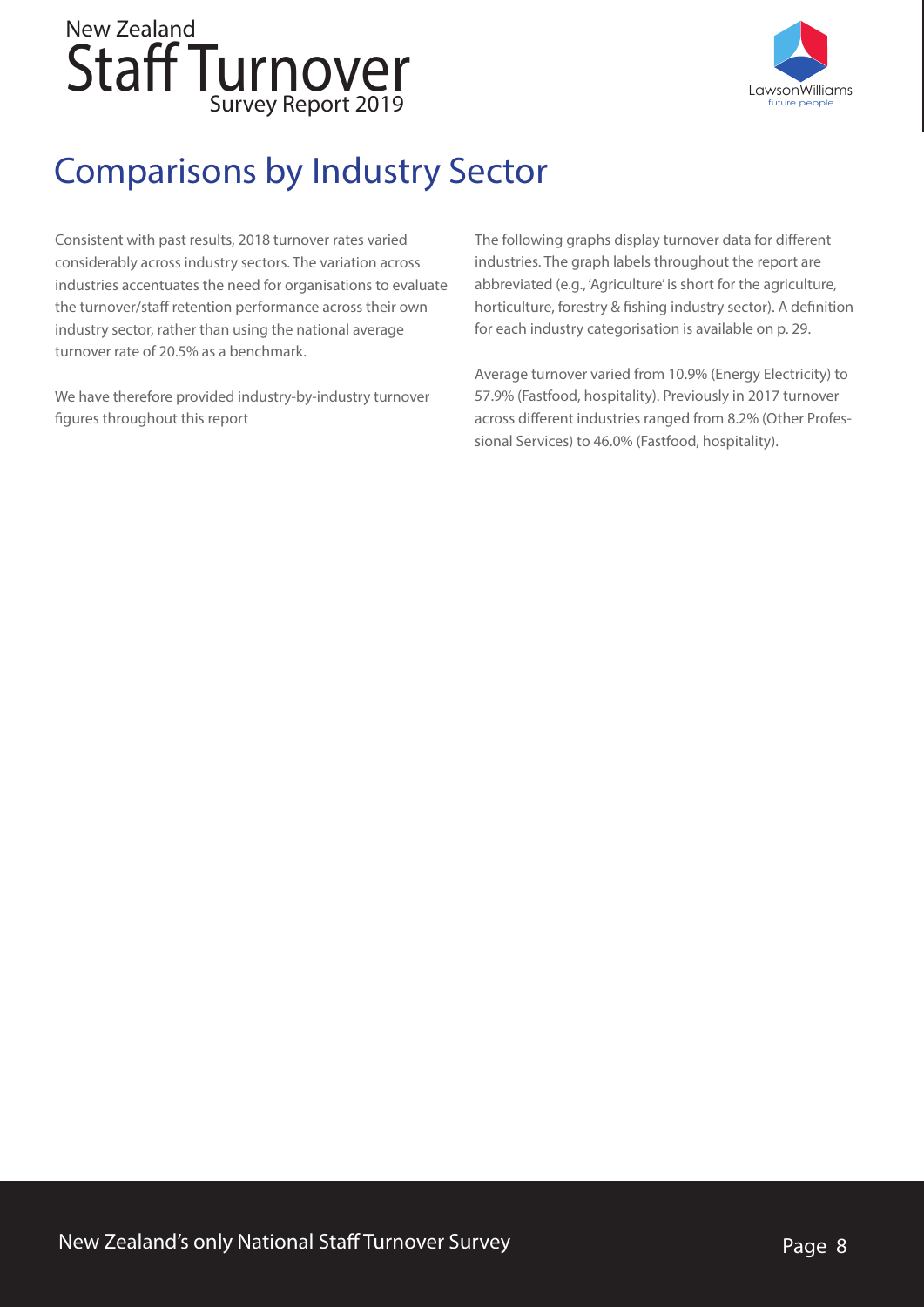

The results information for this section is available to participants only.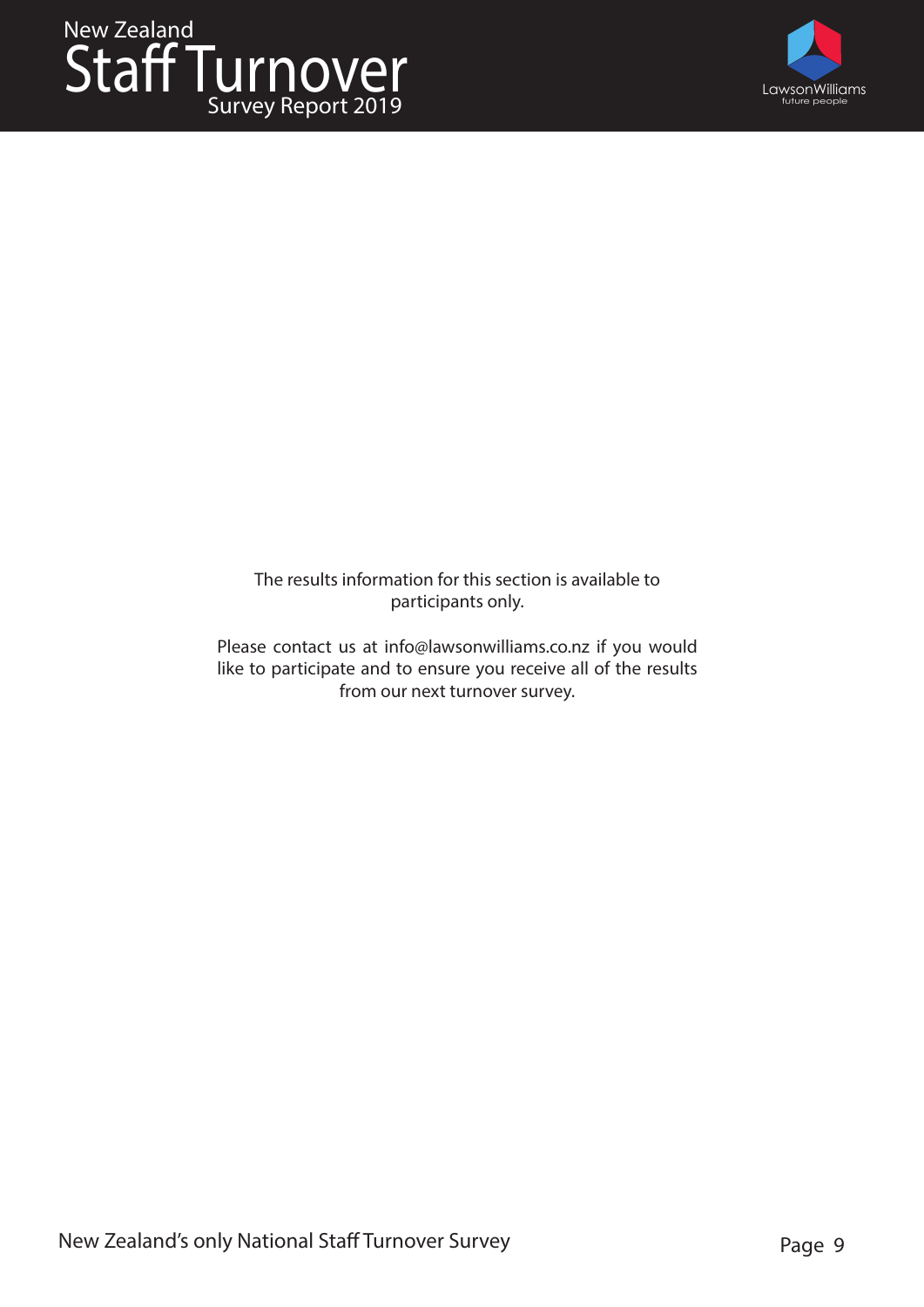



## Change in Turnover 2017 to 2018

In this survey we note some significant changes in percentage of staff turnover in specific industry sectors between 2017 and 2018:

Retail, Local Government, ICT, Engineering Consulting and Other Manufacturing & Industrial industries had only small changes in staff turnover, ranging within 10% of 2017.

The results information for this section is available to participants only.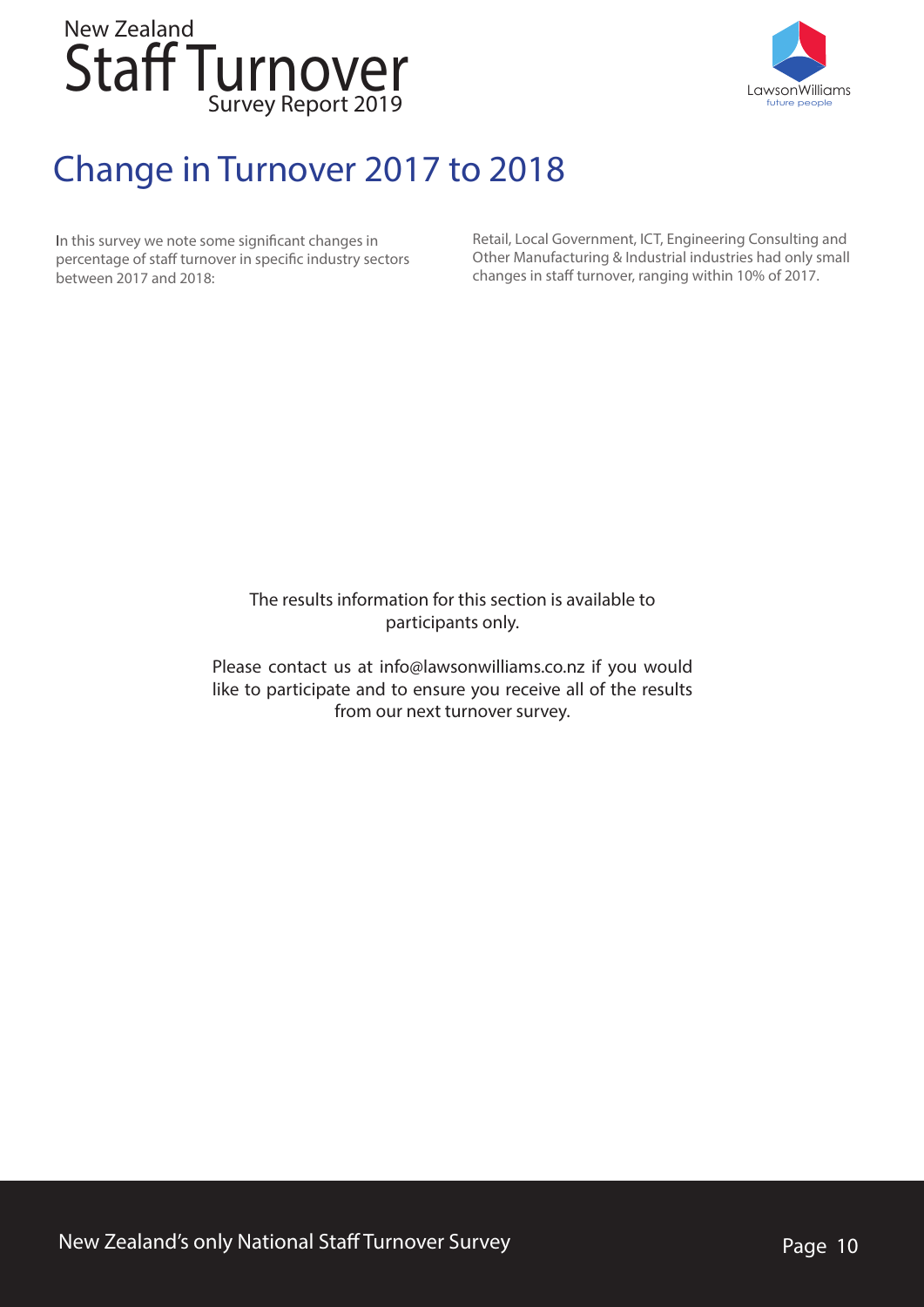

# Turnover by Staff size

The following graph compares turnover (private vs public) according to five different groups of organisational size: (1) fewer than 30 staff, (2) 31-64 staff, (3) 65-99 staff, (4) 101-700 staff, and (5) more than 700 staff.

Large organisations (700+ staff) within the Public sector have consistently shown lower rates of turnover. Staff turnover within this group showed a decrease of 33% between 2017 and 2018.

With the above exception, turnover in Public Sector organisations increased between 2017 and 2018: by 94% for public

organisations with fewer than 30 staff; by 36% for 31-64 staff; by 54% for 65-99 staff; and by 34% for 100-700 staff.

In the Private sector, turnover for organisations with 700+ employees remains stable from the previous year (22.2% in 2017); as does organisations with 100-700 employees (20.0% in 2017). Private employers with 31-64 employees saw a decrease in turnover by 18%. Conversely, Private organisations with 65-99 employers experienced an increase in turnover by 21% as well as those with fewer than 30 employees (+13%).



#### % Turnover by Staff size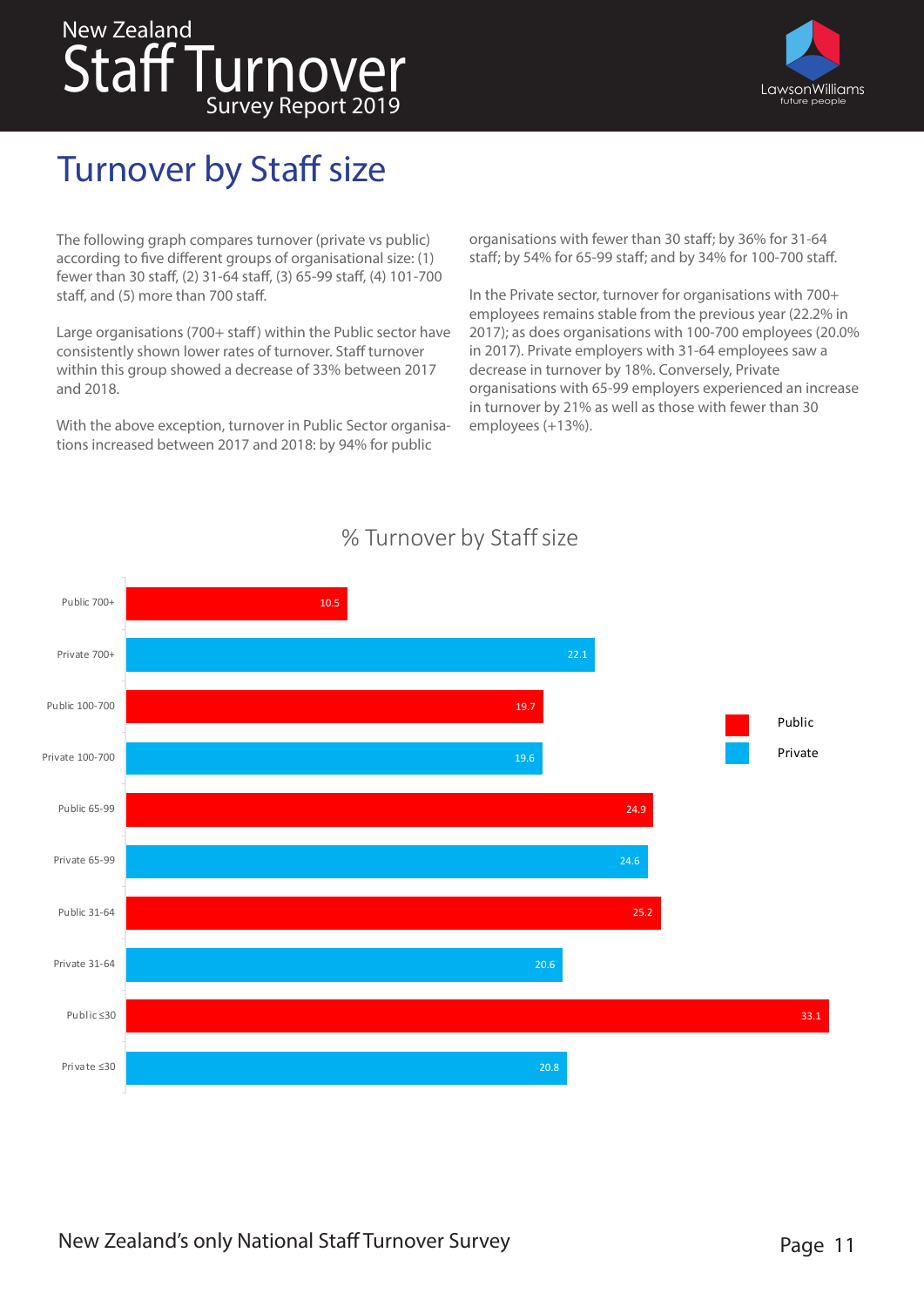



## Voluntary and Involuntary Turnover by Industry

Consistent with past results, rates of involuntary turnover varied greatly across industries: from 0.4% (Early Childhood) to 16.5% (Fastfood, Hospitality).

Voluntary turnover also varied between industries: from 8.8% (Energy, Electricity) to 41.4% (Fastfood, Hospitality).

High levels of involuntary turnover suggest relatively high levels of restructures, redundancies and dismissals in a given industry sector.

Fastfood/Hospitality, Accounting Firms, and Banking/ Finance industries all showed higher rates of involuntary turnover, a contrast to what we saw in 2017 (3.2%, 1.6%, and 3.8% respectively).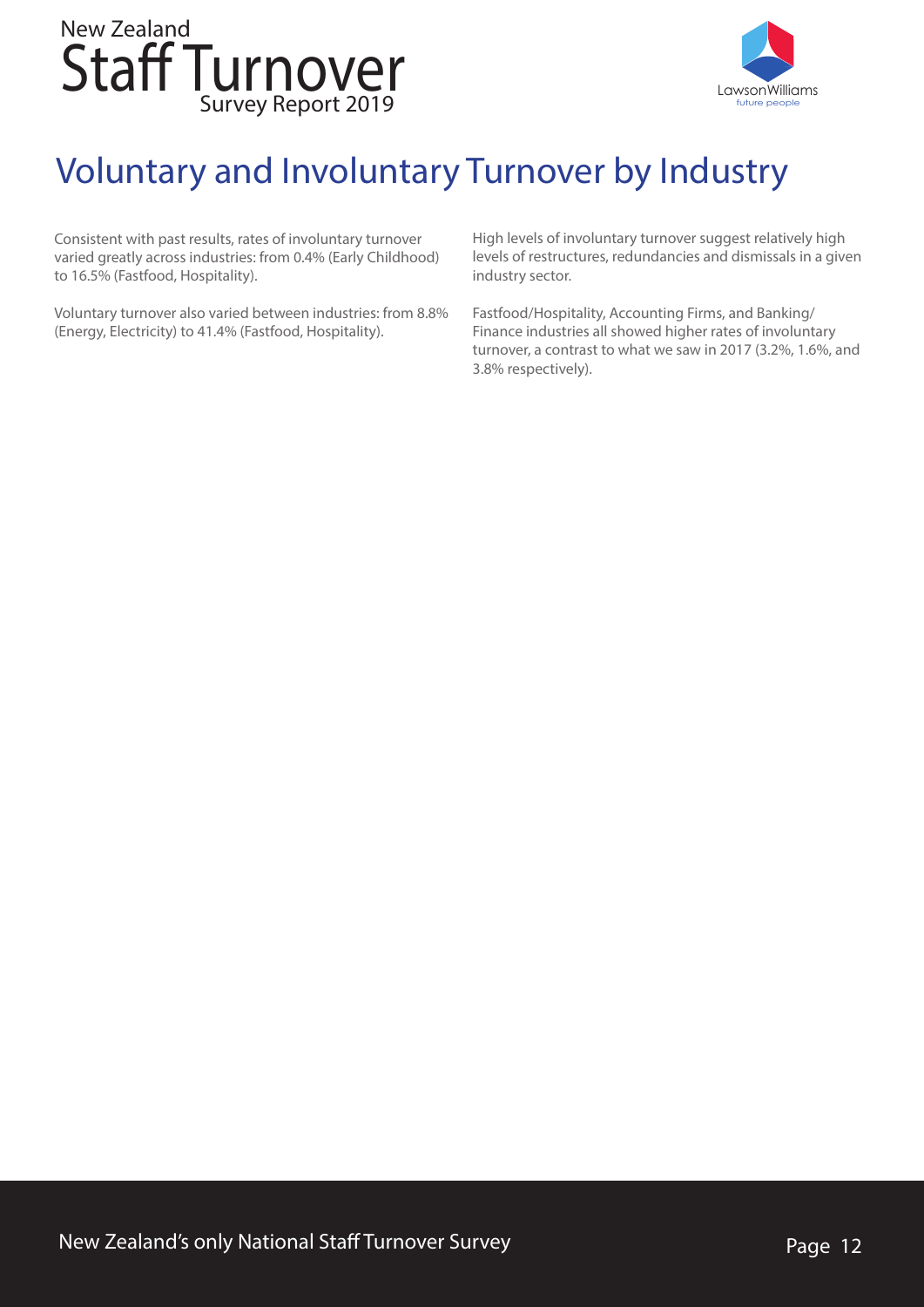#### ey Report 2019 New Zealand New Zealand taff Turnover Survey Report 2019 Staff Turnover



The results information for this section is available to participants only.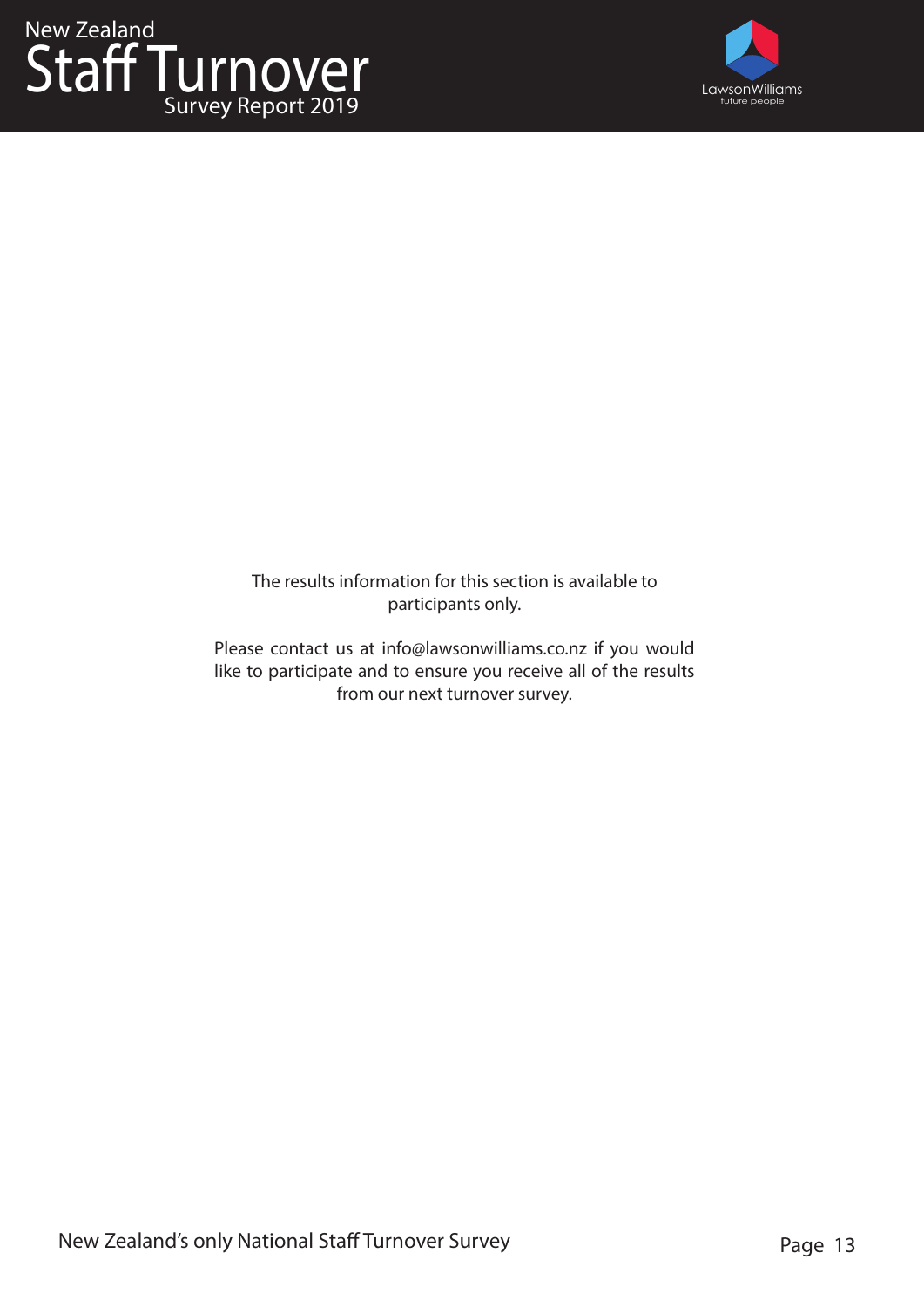



## Turnover by Revenue

This graph compares turnover either by organisational revenue (for the Private Sector, blue bars) or baseline budget (for the Public Sector, red bars).

The data collected from the Public Sector were grouped as follows: (1) baseline budget of less than \$50 million, (2) baseline budget of \$50 million to \$250 million, and (3) baseline budget of over \$250 million.

The data gathered from the Private Sector were grouped according to: (1) revenue of less than \$50 million, (2) revenue of \$50 million to \$250 million, and (3) revenue of over \$250 million.

Staff turnover from 2017 to 2018 remained stable for private employers with a revenue of \$50m to \$250m (-4%) as well as those with a revenue of over \$250m (+7%). Private sector organisations with a revenue of less than \$50 million saw an increase in staff turnover by 13% from 2017.

Between 2017 and 2018, staff turnover decreased by 9% within public sector organisations with greater than \$250 million budget. Staff turnover increased for public sector organisations with \$50-\$250m budget (+27%) and less than \$50m budget (+50%).

#### % Turnover by Revenue

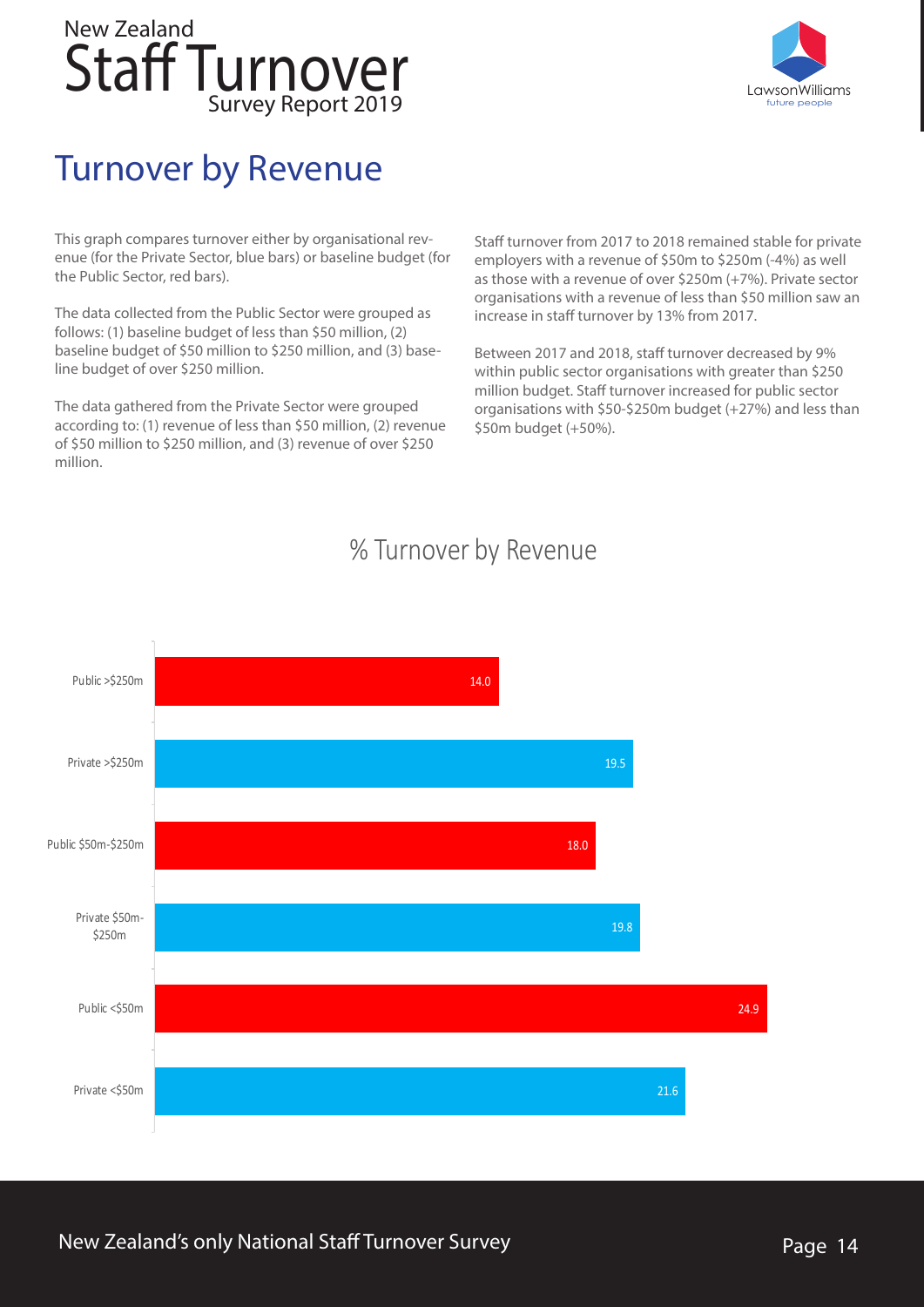

# Turnover by Location

Participants were asked to provide the geographic location of where 50% or more of their staff are located. The following graph charts turnover data in Auckland, Waikato, Wellington, Rest of North Island, Christchurch, Rest of South Island, as well as an 'Across New Zealand' category for organisations with staff fully spread throughout the country.

Turnover in Auckland has consistently remained high in the past few years, indicating an active job market in this region. Last year we remarked that turnover in Christchurch (19.8% in 2017) was the highest it has been since 2012, noticeably above average of 14.7% between 2012 to 2016. Turnover increased to 20.2% in 2018.

Another region which saw a considerable increase in staff turnover rates was Wellington, from 17.2% in 2017 to 28.1% in 2018.

The results information for this section is available to participants only.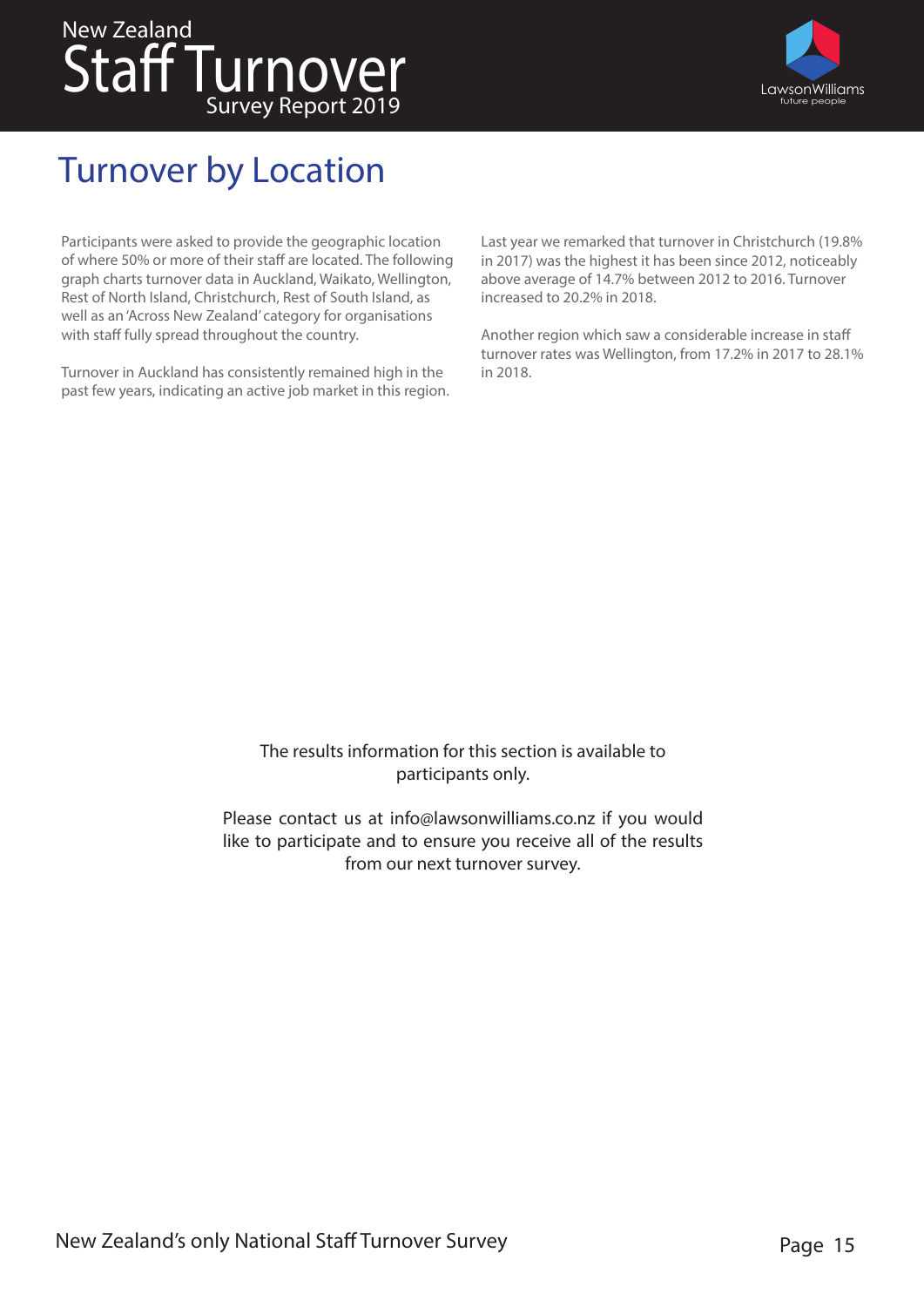



## 90 Day trial period

Last year 76% of respondents reported having a 90-day trial period in their employment agreements, up from 68% in the previous year. From 9 May 2019 changes in the employment legislation meant organisations with 20+ employees were prohibited from using the 90-day trial period.

At the time of the survey (before restrictions to the 90-day trial were introduced) most organisations (69%) reported they did not dismiss any staff during this period – only slightly down from 73% in the previous year. These figures, along with a low number of employees being dismissed during the trial period (as shown in the following graph), dispels the myth of ruthless employers carelessly discarding employees at will. As every new hire incurs significant costs of recruitment, selection, and on-boarding, and often time consuming training, the data suggest employers have relied on the 90-day trial period as a last resort when things are truly not working out with the new employee.



#### Staff dismissed within 90 day trial period



#### Staff resigned within 90 day trial period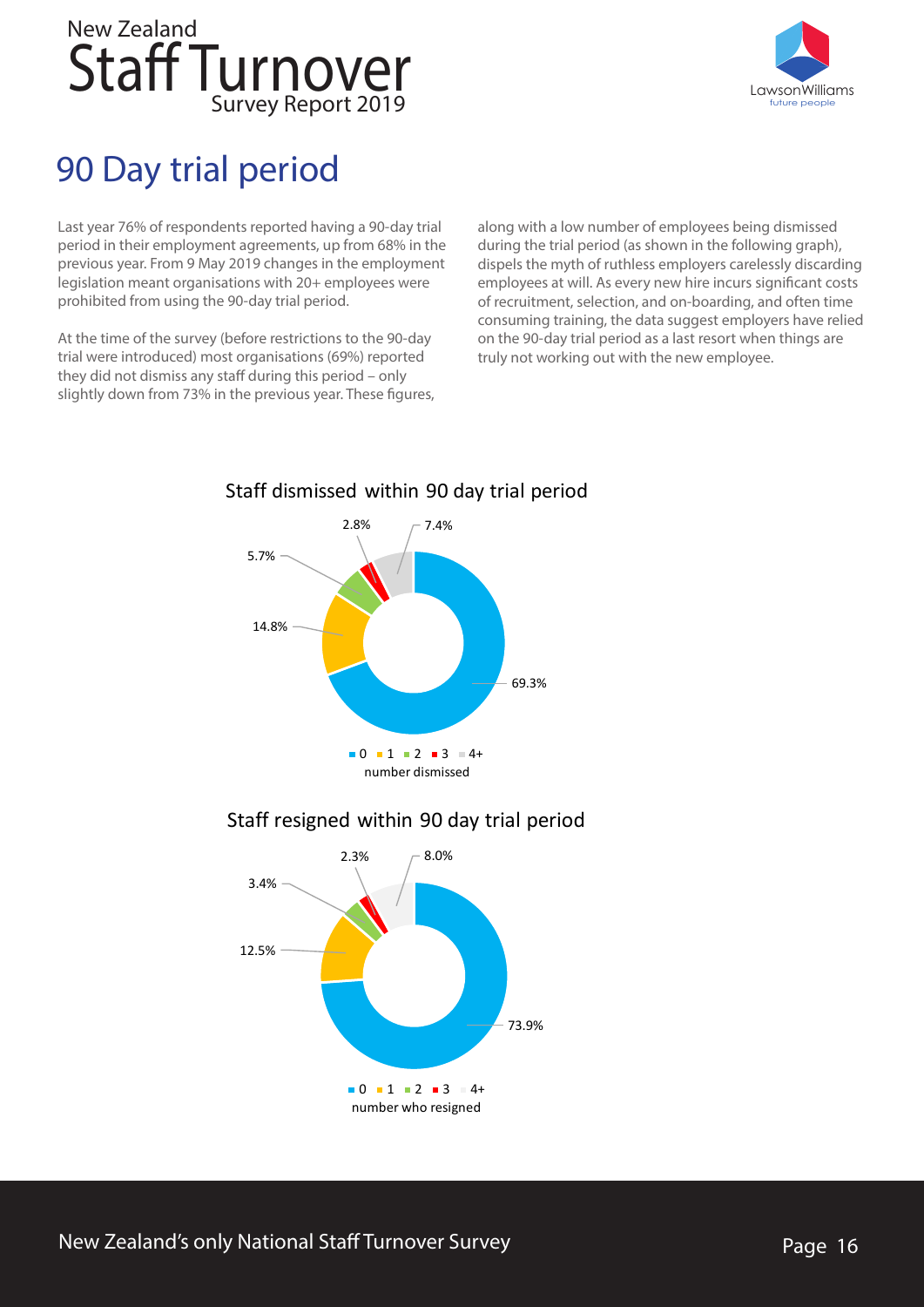

## Transition/Outplacement Support

Over half (59%) of all organisations offered transition/ outplacement support for involuntary turnover situations, with 53% guaranteeing such support to employees in their employment agreements.

## Exit Interviews

Of those surveyed, 81% reported having a formalised exit process, indicating most New Zealand employers are making a proactive effort to ensure a smooth exit and transition. employers are making proactive efforts to identify the cause of staff turnover and tackle any problem areas.

#### Does your company have a formalised exit process?



## Reasons for leaving employment

Why do people leave their job? We asked organisations what were the reasons for their Voluntary turnover in 2018.

81 percent of our respondents reported having a formalised exit interview process, indicating that most of New Zealand employers are making proactive efforts to identify the cause of staff turnover and tackle any problem areas.

We asked organisations to identify the top three reasons for voluntary turnover.

Family/personal circumstances were seen as the biggest contributing factor for staff departures.

Many organisations also identified promotion opportunities elsewhere, increase in salary or benefits, or retirement/relocation as key reasons.

Interestingly, it is common to hear the statement that people don't leave companies they leave managers. Our results show that although significant at 9.4%, quality of management is not a key reason for turnover from an employers perspective.

Of note, 7% of our respondents stated that location/ commute time was seen as an increased reason for staff turnover.

Refer to next page for results.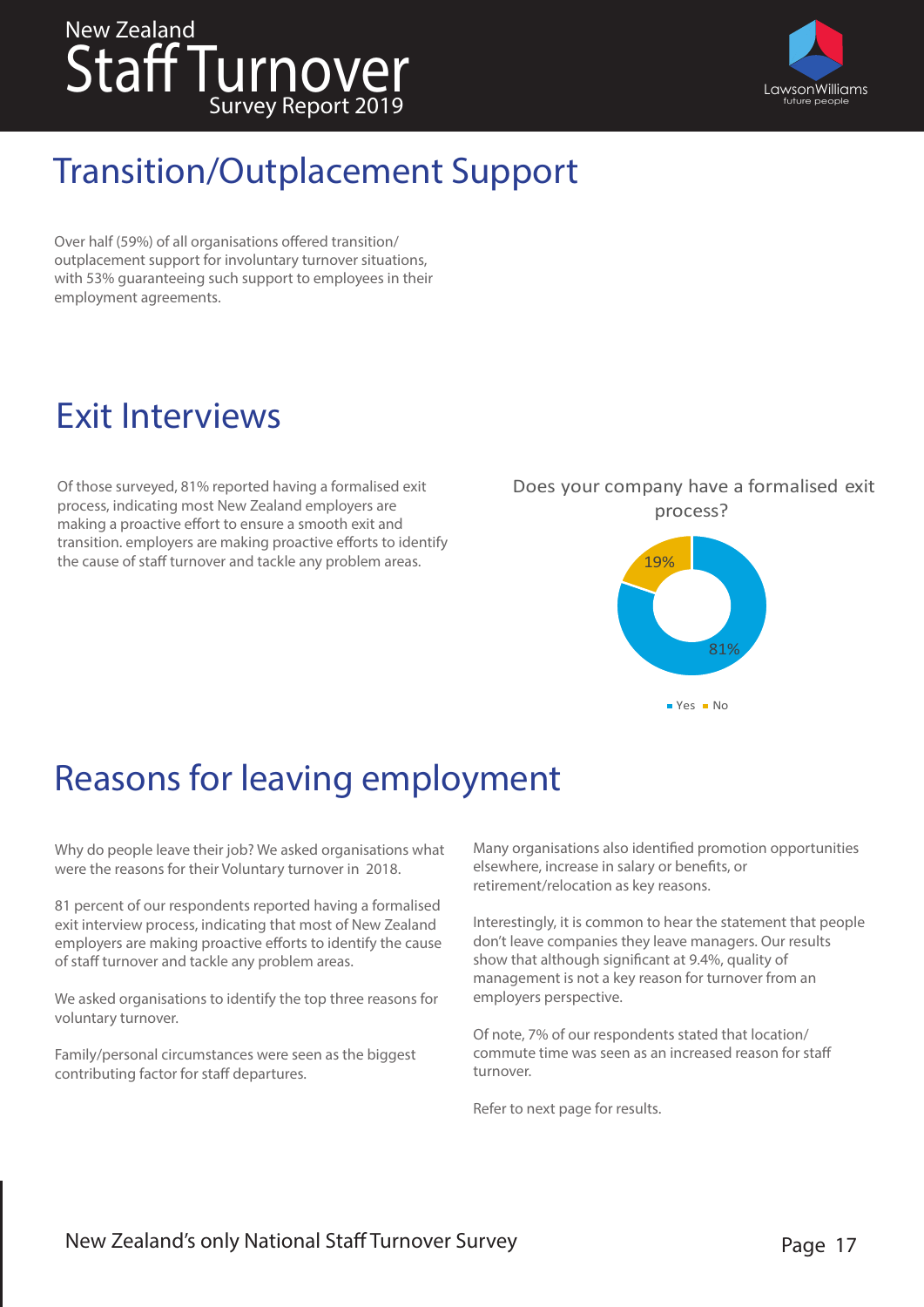



The results information for this section is available to participants only.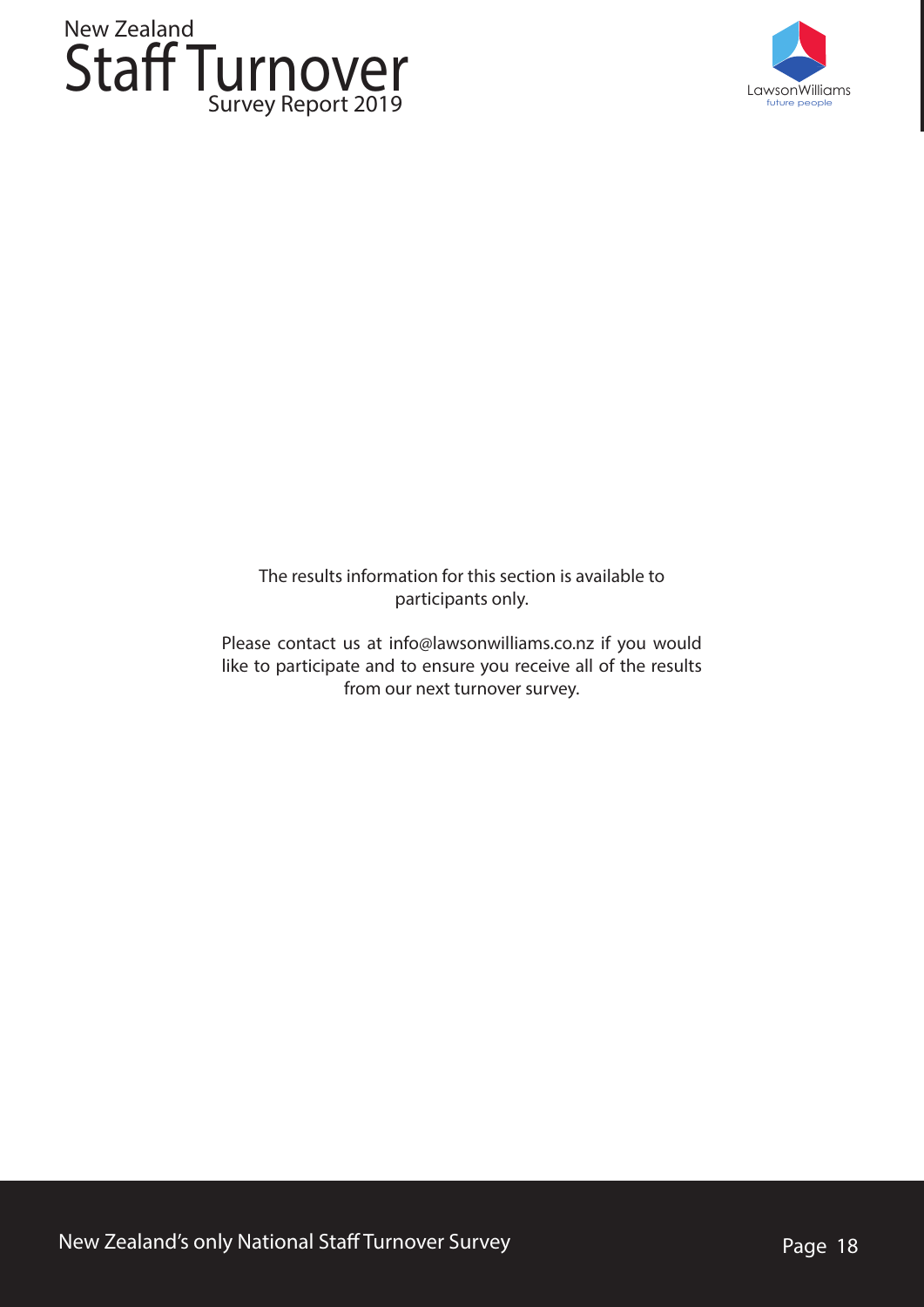

# Retention Efforts

Employers were asked about their top three retention efforts.

Most employers prioritised offering professional development and training up from 53% in 2017 to 81% this year. In addition they also focussed on building a good work environment and culture.

Providing flexible work options is becoming an increasingly popular retention strategy for employers, up from 53% in the previous year's survey.



#### Top Retention Efforts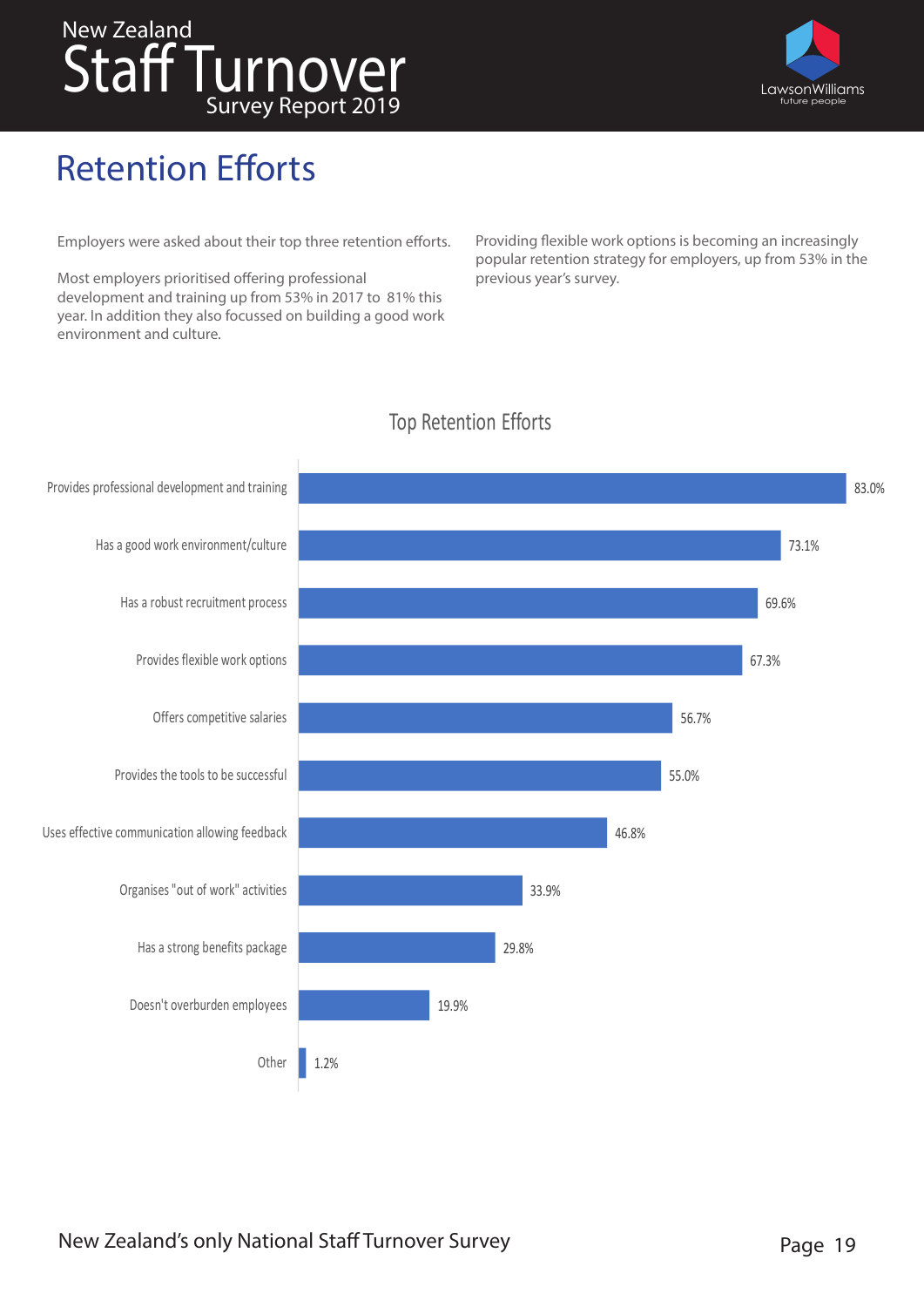



## Contributing Organisations

The results information for this section is available to participants only.